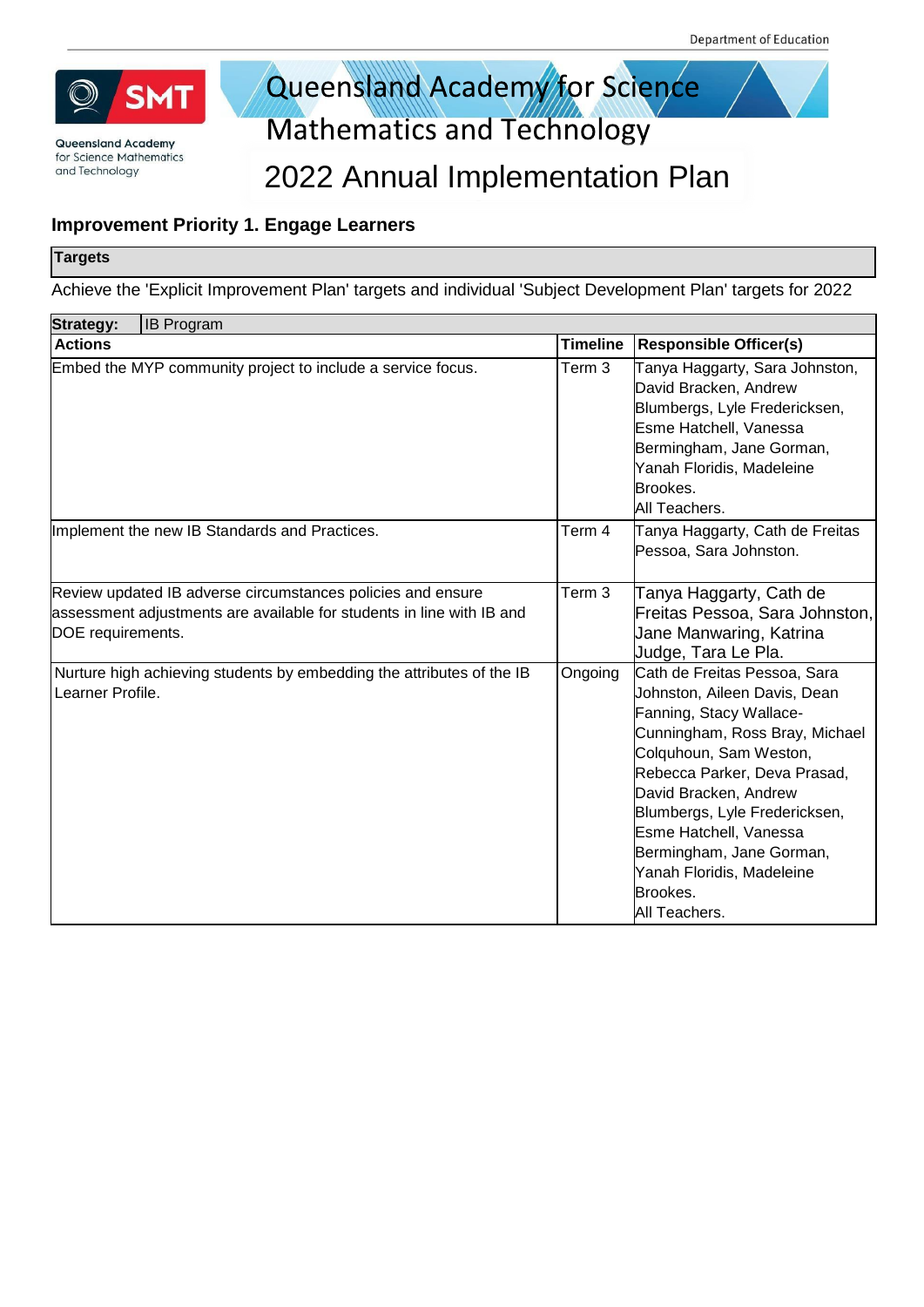

# Queensland Academy for Science

| <b>Digital Learning Environment</b><br>Strategy:                            |                 |                                                                                                                                                                                                                                           |
|-----------------------------------------------------------------------------|-----------------|-------------------------------------------------------------------------------------------------------------------------------------------------------------------------------------------------------------------------------------------|
| <b>Actions</b>                                                              | <b>Timeline</b> | <b>Responsible Officer(s)</b>                                                                                                                                                                                                             |
| Embed the use of online platforms for differentiated learning for students. | Ongoing         | e-Learning Working Party,<br>Madeleine Brookes, Jane<br>Manwaring, David Bracken,<br>Andrew Blumbergs, Lyle<br>Fredericksen, Esme Hatchell,<br>Vanessa Bermingham, Jane<br>Gorman, Yanah Floridis,<br>Madeleine Brookes.<br>All Teachers. |
| Develop a process for identifying our unique learners.                      | Term 2          | Kath Kayrooz, Sandy Davey,<br>Jane Manwaring, Cathryn<br>Sarjito, Glenn Beaumont                                                                                                                                                          |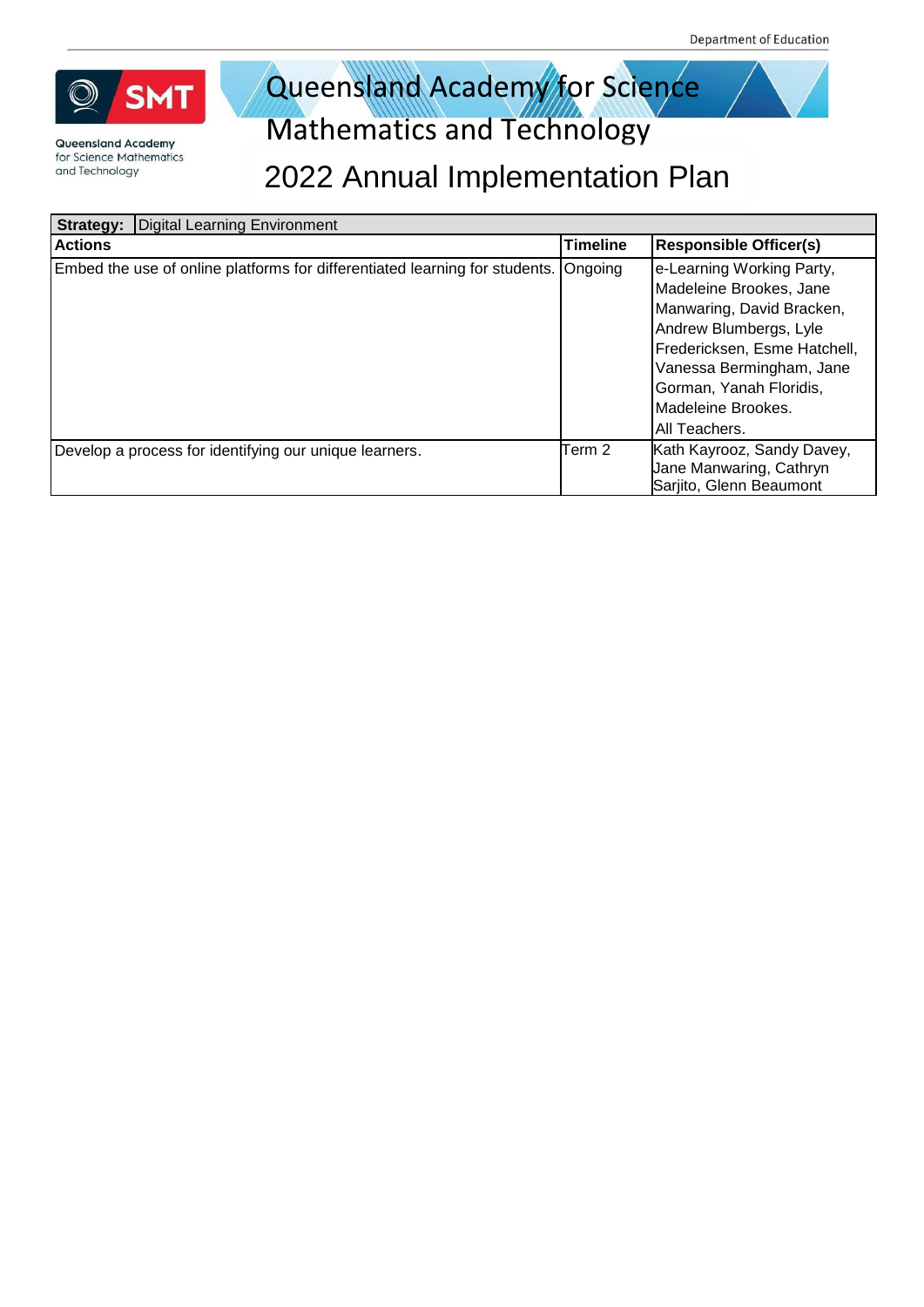

# Queensland Academy for Science

| <b>Strategy:</b> | Student-centred Data Informed Decision-making                                                                                                                                                                            |                 |                                                                                                                                                                                                                                                                         |
|------------------|--------------------------------------------------------------------------------------------------------------------------------------------------------------------------------------------------------------------------|-----------------|-------------------------------------------------------------------------------------------------------------------------------------------------------------------------------------------------------------------------------------------------------------------------|
| <b>Actions</b>   |                                                                                                                                                                                                                          | <b>Timeline</b> | <b>Responsible Officer(s)</b>                                                                                                                                                                                                                                           |
|                  | Each faculty to document quality assurance processes to ensure the use of<br>manageable, valid and reliable assessment.                                                                                                  | Term 4          | Tanya Haggarty,<br>Rebecca<br>Skarshewski, Cath de<br>Freitas Pessoa, Sara<br>Johnston, David<br>Bracken, Andrew<br>Blumbergs, Lyle<br>Fredericksen, Esme<br>Hatchell, Vanessa<br>Bermingham, Jane<br>Gorman, Yanah<br>Floridis, Madeleine<br>Brookes.<br>All Teachers. |
|                  | Refine processes for efficient and effective tracking and monitoring student<br>achievement, engagement and behaviour to improve student learning outcomes.                                                              | Ongoing         | Kath Kayrooz, Kerry<br>Bullock, Tanya<br>Haggarty, Rebecca<br>Skarshewski, Russell<br>Hams, Aileen Davis,<br>Dean Fanning, Stacy<br>Wallace-Cunningham,<br>Ross Bray, Michael<br>Colquhoun, Sam<br>Weston, Rebecca<br>Parker, Deva Prasad.                              |
|                  | Enact the recommendations from the NAPLAN working party to ensure students<br>demonstrate relative gain in Literacy and Numeracy in their NAPLAN score.                                                                  | Term 4          | Tanya Haggarty, Sara<br>Johnston, Rebecca<br>Skarshewski, David<br>Bracken, Andrew<br>Blumbergs, Lyle<br>Fredericksen, Esme<br>Hatchell, Vanessa<br>Bermingham, Jane<br>Gorman, Yanah<br>Floridis, Madeleine<br>Brookes.<br>All Teachers.                               |
|                  | Implement improvements to Accelerus to ensure the reliability of all assessment<br>data, enhancement of the term data cycle, continuous reporting for parents and<br>students and calculation of student award programs. | Term 4          | Tanya Haggarty,<br>Rebecca<br>Skarshewski, Russell<br>Hams.                                                                                                                                                                                                             |
|                  | Further develop and embed processes to support inclusive education.                                                                                                                                                      | Ongoing         | Jane Manwaring,<br>Fiona Young, Danica<br>Judge, Tara Le Pla,<br>Aileen Davis, Dean<br>Fanning, Stacy<br>Wallace-                                                                                                                                                       |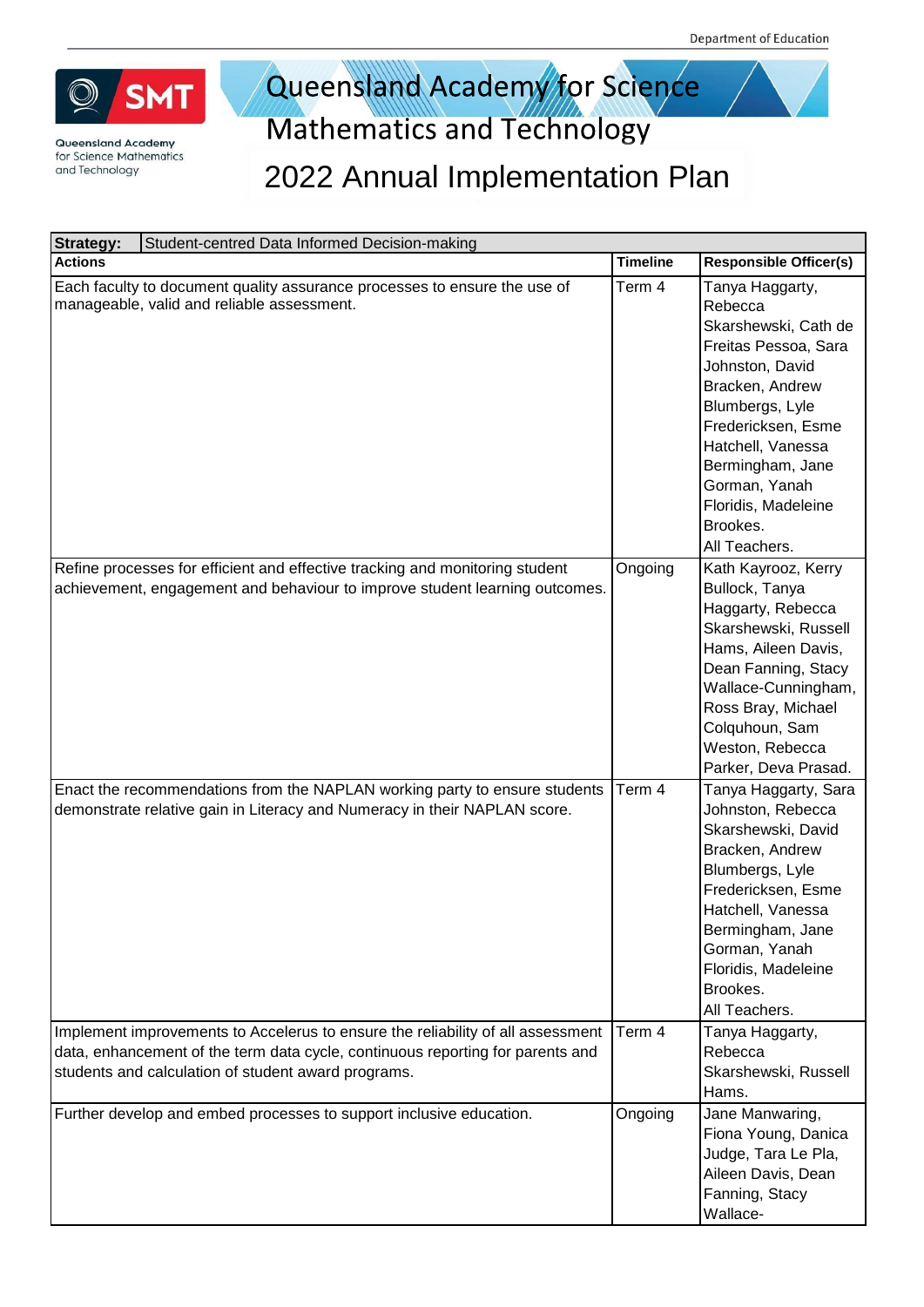



**Mathematics and Technology** 

| Cunningham, Ross     |
|----------------------|
| Bray, Michael        |
| Colquhoun, Sam       |
| Weston, Rebecca      |
| Parker, Deva Prasad. |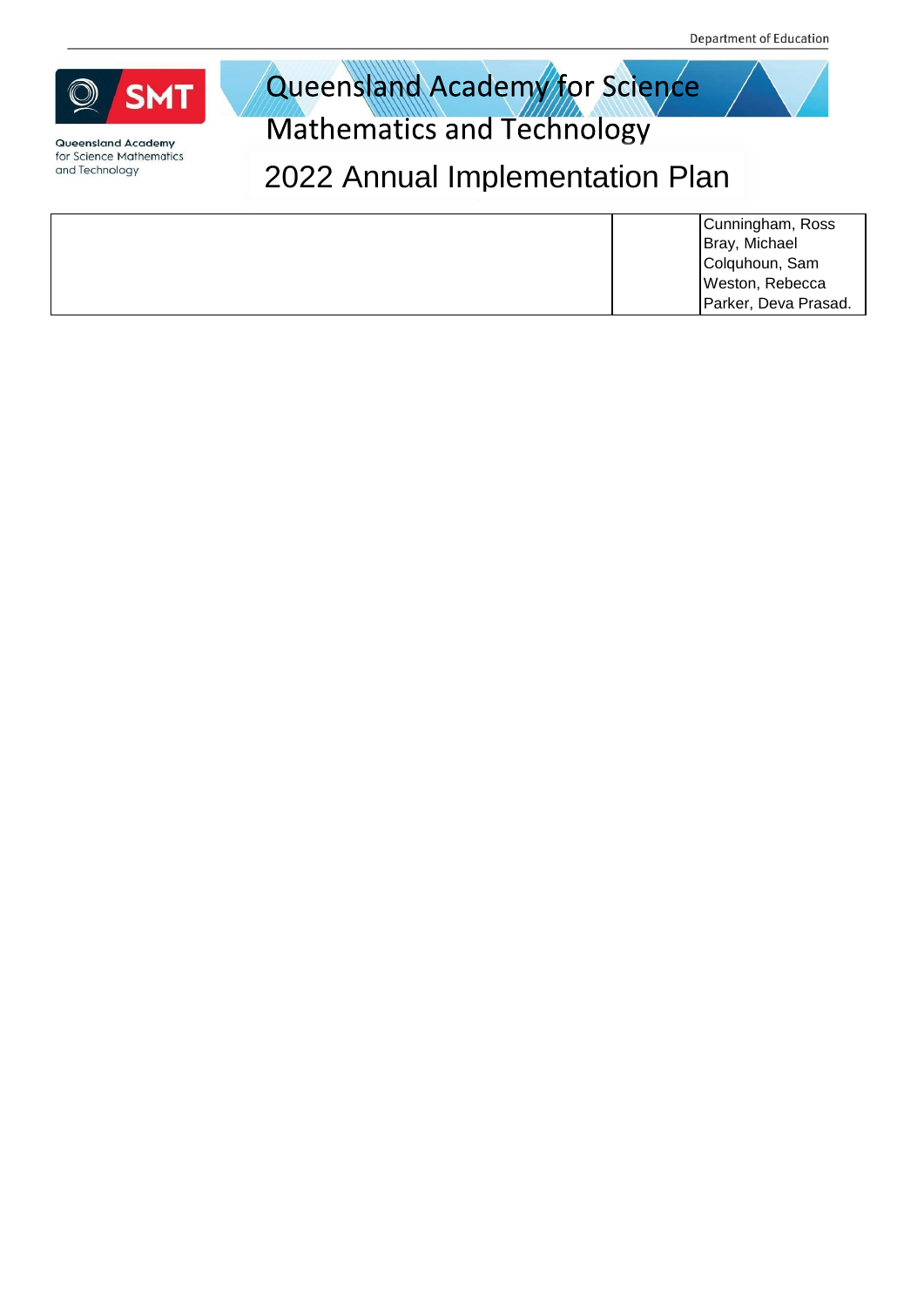

### Queensland Academy for Science **Mathematics and Technology**

| <b>Strategy:</b> | Curriculum                                                                  |                 |                               |
|------------------|-----------------------------------------------------------------------------|-----------------|-------------------------------|
| <b>Actions</b>   |                                                                             | <b>Timeline</b> | <b>Responsible Officer(s)</b> |
|                  | Embed the Numeracy framework.                                               | Term 4          | Cath de Freitas               |
|                  |                                                                             |                 | Pessoa, Sara                  |
|                  |                                                                             |                 | Johnston, David               |
|                  |                                                                             |                 | Bracken, Andrew               |
|                  |                                                                             |                 | Blumbergs, Lyle               |
|                  |                                                                             |                 | Fredericksen, Esme            |
|                  |                                                                             |                 | Hatchell, Vanessa             |
|                  |                                                                             |                 | Bermingham, Jane              |
|                  |                                                                             |                 | Gorman, Yanah                 |
|                  |                                                                             |                 | Floridis, Madeleine           |
|                  |                                                                             |                 | Brookes.                      |
|                  |                                                                             |                 | All Teachers.                 |
|                  | Embed the Language Policy.                                                  | Term 4          | Cath de Freitas               |
|                  |                                                                             |                 | Pessoa, Sara                  |
|                  |                                                                             |                 | Johnston, David               |
|                  |                                                                             |                 | Bracken, Andrew               |
|                  |                                                                             |                 | Blumbergs, Lyle               |
|                  |                                                                             |                 | Fredericksen, Esme            |
|                  |                                                                             |                 | Hatchell, Vanessa             |
|                  |                                                                             |                 | Bermingham, Jane              |
|                  |                                                                             |                 | Gorman, Yanah                 |
|                  |                                                                             |                 | Floridis, Madeleine           |
|                  |                                                                             |                 | Brookes.                      |
|                  |                                                                             |                 | All Teachers.                 |
|                  | Embed the Literacy Plan.                                                    | Term 4          | Cath de Freitas               |
|                  |                                                                             |                 | Pessoa, Sara                  |
|                  |                                                                             |                 | Johnston, David               |
|                  |                                                                             |                 | Bracken, Andrew               |
|                  |                                                                             |                 | Blumbergs, Lyle               |
|                  |                                                                             |                 | Fredericksen, Esme            |
|                  |                                                                             |                 | Hatchell, Vanessa             |
|                  |                                                                             |                 | Bermingham, Jane              |
|                  |                                                                             |                 | Gorman, Yanah                 |
|                  |                                                                             |                 | Floridis, Madeleine           |
|                  |                                                                             |                 | Brookes.                      |
|                  |                                                                             |                 | All Teachers.                 |
|                  | Students receive and implement feedback to improve their learning outcomes. | Term 4          | Sandy Davey, David            |
|                  |                                                                             |                 | Bracken, Andrew               |
|                  |                                                                             |                 | Blumbergs, Lyle               |
|                  |                                                                             |                 | Fredericksen, Esme            |
|                  |                                                                             |                 | Hatchell, Vanessa             |
|                  |                                                                             |                 | Bermingham, Jane              |
|                  |                                                                             |                 | Gorman, Yanah                 |
|                  |                                                                             |                 | Floridis, Madeleine           |
|                  |                                                                             |                 | Brookes.                      |
|                  |                                                                             |                 | All Teachers.                 |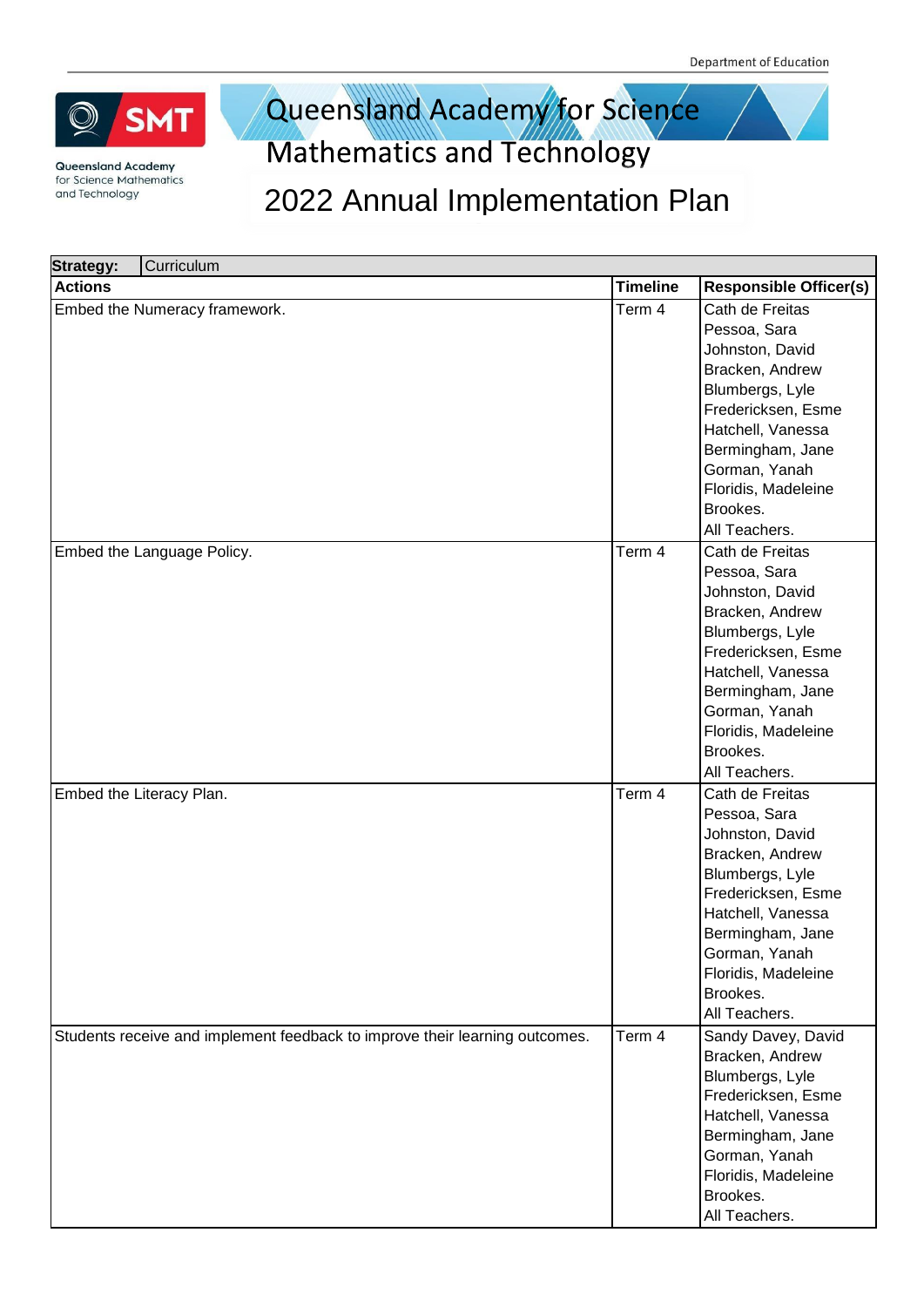

### Queensland Academy for Science **Mathematics and Technology**

| <b>Strategy:</b><br><b>STEM Focused Curriculum</b>                                                                                              |                 |                                                                                                                                                                                                                                                |
|-------------------------------------------------------------------------------------------------------------------------------------------------|-----------------|------------------------------------------------------------------------------------------------------------------------------------------------------------------------------------------------------------------------------------------------|
| <b>Actions</b>                                                                                                                                  | <b>Timeline</b> | <b>Responsible Officer(s)</b>                                                                                                                                                                                                                  |
| Nurture industry and university partners with particular emphasis on UQ to<br>ensure the STEM Futures curriculum realises its vision.           | Ongoing         | Tanya Haggarty, Cath de<br>Freitas Pessoa, David<br>Bracken, Andrew<br>Blumbergs, Lyle<br>Fredericksen, Esme<br>Hatchell, Vanessa<br>Bermingham, Jane<br>Gorman, Yanah Floridis,<br>Madeleine Brookes.                                         |
| <b>Learning Success</b><br><b>Strategy:</b>                                                                                                     |                 |                                                                                                                                                                                                                                                |
| <b>Actions</b>                                                                                                                                  | <b>Timeline</b> | <b>Responsible Officer(s)</b>                                                                                                                                                                                                                  |
| Strengthen student agency in the classroom to ensure students have an<br>opportunity to feed forward and back on student related matters. (SOS) | Ongoing         | Cath de Freitas Pessoa,<br>Sara Johnston, Rebecca<br>Skarshewski, David<br>Bracken, Andrew<br>Blumbergs, Lyle<br>Fredericksen, Esme<br>Hatchell, Vanessa<br>Bermingham, Jane<br>Gorman, Yanah Floridis,<br>Madeleine Brookes.<br>All Teachers. |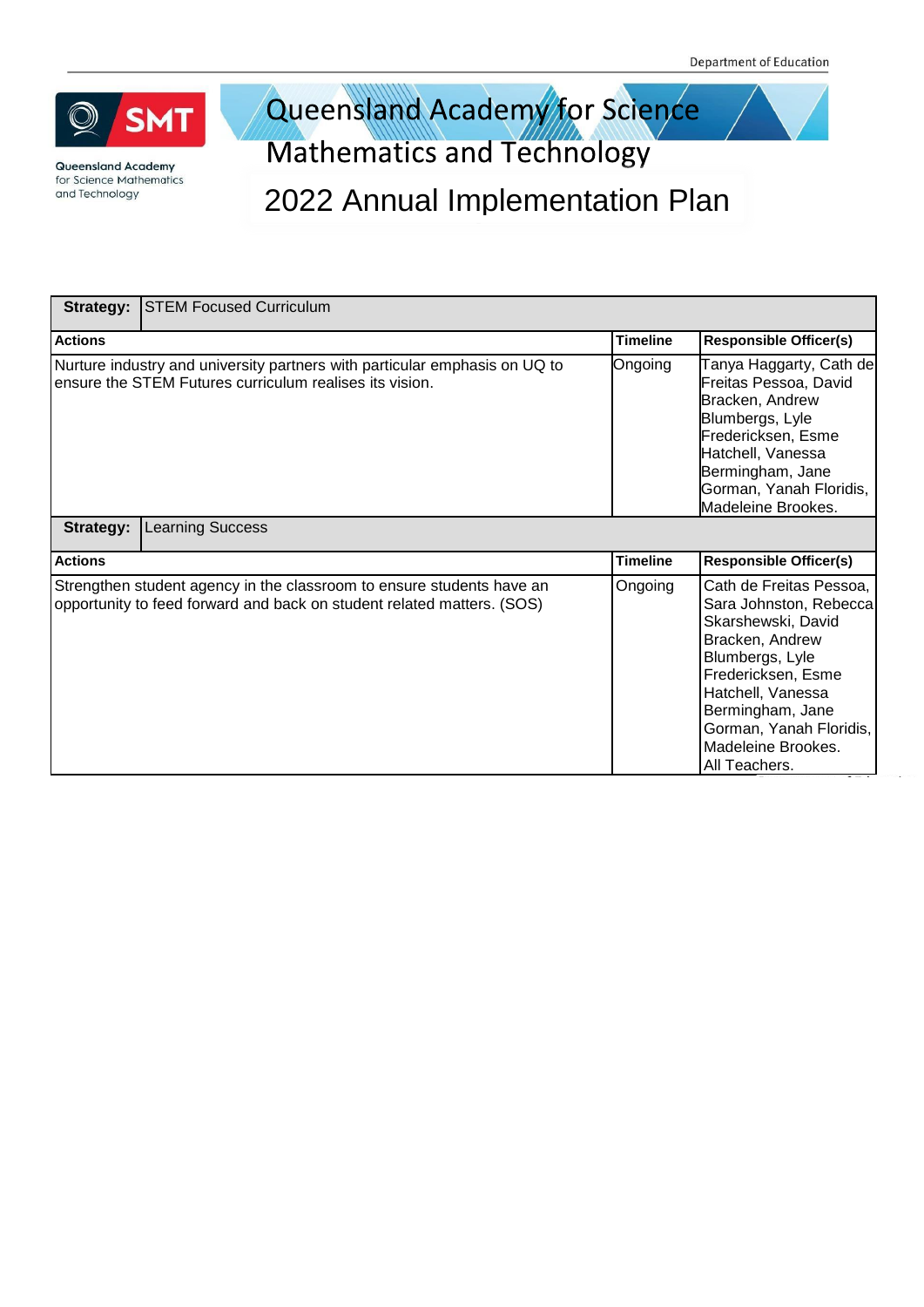

### Queensland Academy for Science **Mathematics and Technology**

#### 2022 Annual Implementation Plan

#### **Improvement Priority 2. Empower Teachers**

#### **Targets**

Achieve the 'Explicit Improvement Plan' targets and individual 'Subject Development Plan' targets for 2022

| <b>Strategy:</b>     | A Professional Teaching Team                                                             |                 |                                   |
|----------------------|------------------------------------------------------------------------------------------|-----------------|-----------------------------------|
| <b>Actions</b>       |                                                                                          | <b>Timeline</b> | <b>Responsible Officer(s)</b>     |
| the classroom. (SOS) | Recognise the contribution of teachers who take an active leadership role beyond Ongoing |                 | Kerry Bullock, Jane<br>Manwaring. |

| <b>Collective Responsibility</b><br>Strategy:                                                                     |                 |                                                                                                                                                                                                                          |  |  |
|-------------------------------------------------------------------------------------------------------------------|-----------------|--------------------------------------------------------------------------------------------------------------------------------------------------------------------------------------------------------------------------|--|--|
| <b>Actions</b>                                                                                                    | <b>Timeline</b> | <b>Responsible Officer(s)</b>                                                                                                                                                                                            |  |  |
| Embed collective responsibility within daily operations led by House Deans.<br>(SOS)                              | Ongoing         | Rebecca Skarshewski,<br>Aileen Davis, Dean<br>Fanning, Stacy Wallace-<br>Cunningham, Ross Bray,<br>Michael Colquhoun, Sam<br>Weston, Rebecca Parker,<br>Deva Prasad.                                                     |  |  |
| Make visible the use of APR in providing opportunities for teacher agency to<br>influence Synergy sessions. (SOS) | Term 4          | Kerry Bullock, Sandy<br>Davey, David Bracken,<br>Andrew Blumbergs, Lyle<br>Fredericksen, Esme<br>Hatchell, Vanessa<br>Bermingham, Jane Gorman,<br>Yanah Floridis, Madeleine<br>Brookes.                                  |  |  |
| All staff consistently enact the student code of conduct. (SOS)                                                   | Term 4          | Kerry Bullock, Cath de<br>Freitas Pessoa, Sara<br>Johnston, Aileen Davis,<br>Dean Fanning, Stacy<br>Wallace-Cunningham, Ross<br>Bray, Michael Colquhoun,<br>Sam Weston, Rebecca<br>Parker, Deva Prasad.<br>All Teachers. |  |  |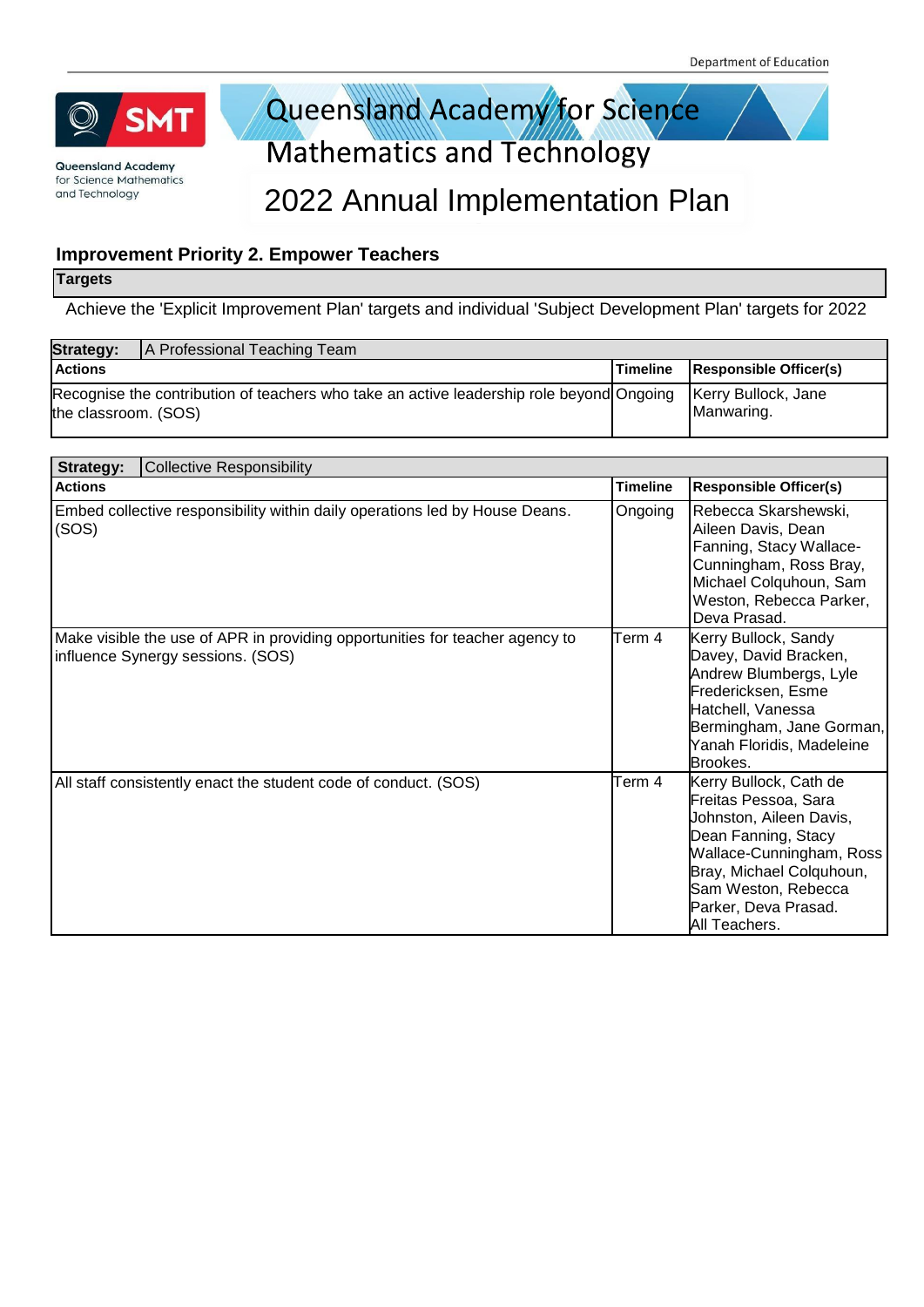

### Queensland Academy for Science **Mathematics and Technology**

|                | <b>Strategy:   Academy-wide Teaching Strategies</b>                                                                   |                 |                                                                                                                                                                                                          |  |
|----------------|-----------------------------------------------------------------------------------------------------------------------|-----------------|----------------------------------------------------------------------------------------------------------------------------------------------------------------------------------------------------------|--|
| <b>Actions</b> |                                                                                                                       | <b>Timeline</b> | <b>Responsible Officer(s)</b>                                                                                                                                                                            |  |
| pedagogy.      | Embed evidence-based teaching strategies by staying abreast of best practice                                          | Ongoing         | Sandy Davey, David<br>Bracken, Andrew<br>Blumbergs, Lyle<br>Fredericksen, Esme<br>Hatchell, Vanessa<br>Bermingham, Jane<br>Gorman, Yanah Floridis,<br>Madeleine Brookes.<br>All Teachers.                |  |
|                | Teachers to provide timely and effective feedback for students. (SOS)                                                 | Ongoing         | Sandy Davey, David<br>Bracken, Andrew<br>Blumbergs, Lyle<br>Fredericksen, Esme<br>Hatchell, Vanessa<br>Bermingham, Jane<br>Gorman, Yanah Floridis,<br>Madeleine Brookes.<br>All Teachers.                |  |
|                | Provide professional learning to all staff on the Positive Education toolkit within<br>the Wellbeing Framework. (SOS) | Term 4          | Jane Manwaring, Aileen<br>Davis, Dean Fanning,<br>Stacy Wallace-<br>Cunningham, Ross<br>Bray, Michael<br>Colquhoun, Sam<br>Weston, Rebecca<br>Parker, Deva Prasad.                                       |  |
|                | Provide professional learning to all staff on co-teaching.                                                            | Term 1          | Kerry Bullock, Sandy<br>Davey, David Bracken,<br>Andrew Blumbergs, Lyle<br>Fredericksen, Esme<br>Hatchell, Vanessa<br>Bermingham, Jane<br>Gorman, Yanah Floridis,<br>Madeleine Brookes.                  |  |
|                | Develop and implement the co-teaching project.                                                                        | Term 4          | Kath Kayrooz, Kerry<br>Bullock, Sandy Davey,<br>David Bracken, Andrew<br>Blumbergs, Lyle<br>Fredericksen, Esme<br>Hatchell, Vanessa<br>Bermingham, Jane<br>Gorman, Yanah Floridis,<br>Madeleine Brookes. |  |
| project.       | Determine methodology for evaluating the effectiveness of the co-teaching                                             | Term 4          | Kath Kayrooz, Kerry<br>Bullock, Sandy Davey.                                                                                                                                                             |  |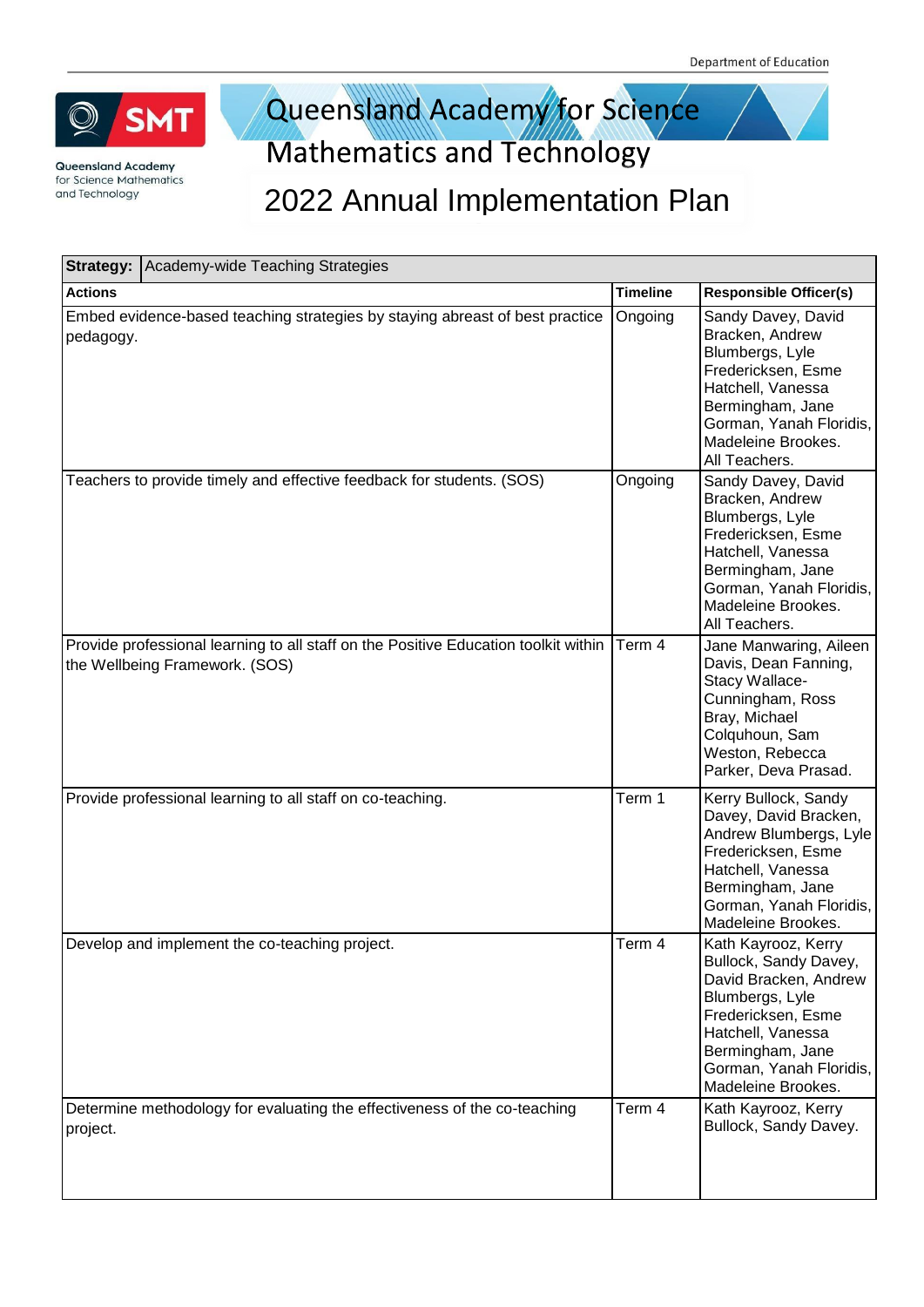

### Queensland Academy for Science **Mathematics and Technology**

| <b>Strategy:</b>     | <b>Collegial Engagement Framework</b>                                           |                 |                                                                                                                                                                             |
|----------------------|---------------------------------------------------------------------------------|-----------------|-----------------------------------------------------------------------------------------------------------------------------------------------------------------------------|
| <b>Actions</b>       |                                                                                 | Timeline        | <b>Responsible Officer(s)</b>                                                                                                                                               |
|                      | Review the visible learning schedule for teaching staff.                        | Term 1          | Kath Kayrooz, Kerry<br>Bullock, Sandy Davey.<br>Co-teaching Working<br>Party.                                                                                               |
| activities.          | Implement quality assurance processes for the visible learning schedule         | Term 2          | Kerry Bullock, Sandy<br>Davey, Andrew<br>Blumbergs, Lyle<br>Fredericksen, Esme<br>Hatchell, Vanessa<br>Bermingham, Jane<br>Gorman, Yanah<br>Floridis, Madeleine<br>Brookes. |
| <b>Strategy:</b>     | <b>Feedback and Continuous Improvement</b>                                      |                 |                                                                                                                                                                             |
| <b>Actions</b>       |                                                                                 | <b>Timeline</b> | <b>Responsible Officer(s)</b>                                                                                                                                               |
| support staff. (SOS) | Provide leadership capability, development and learning for interested aspirant | Ongoing         | Sharon Prentice, Kelli<br>Gallagher                                                                                                                                         |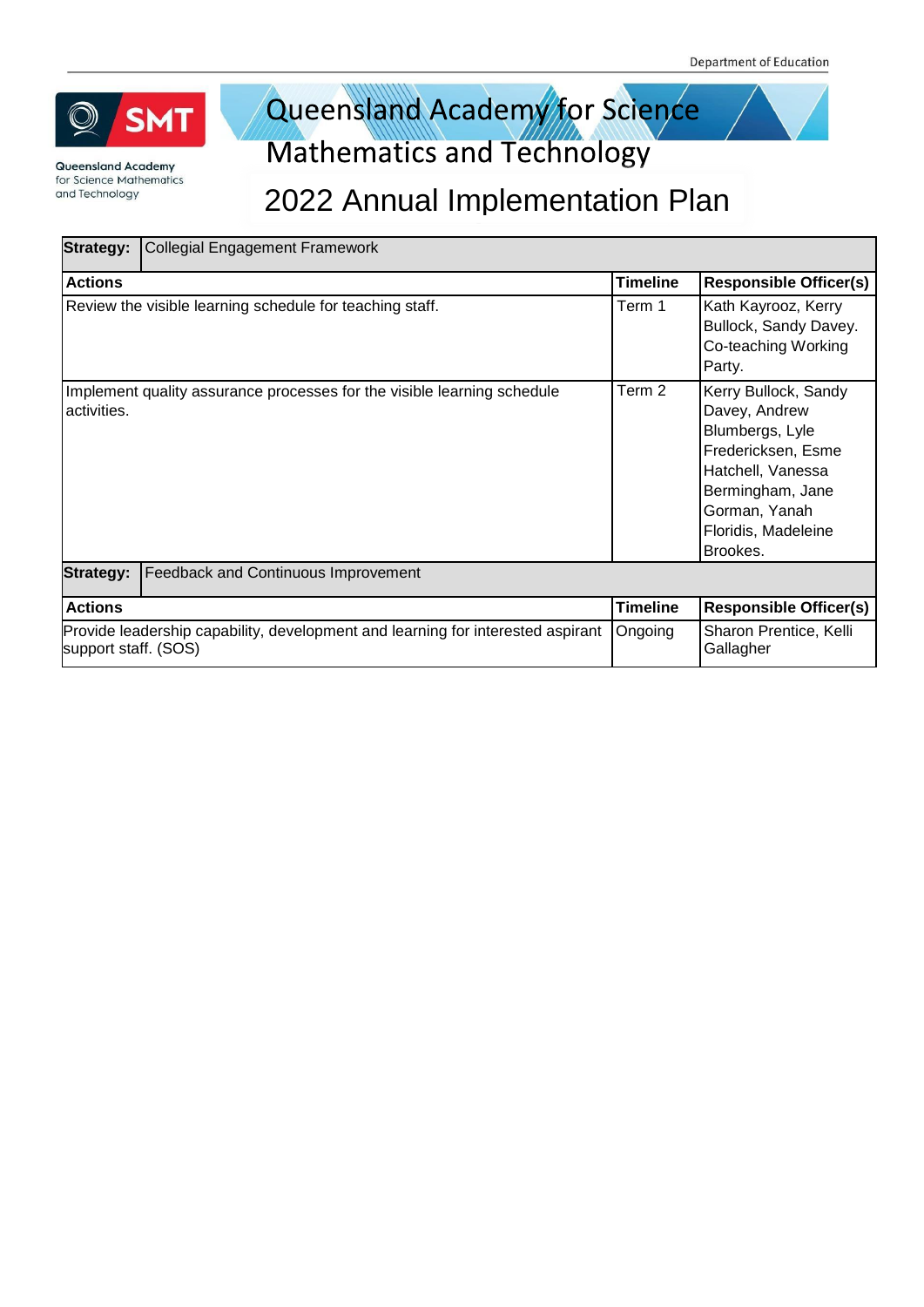

Queensland Academy for Science Mathematics and Technology

#### 2022 Annual Implementation Plan

#### **Improvement Priority 3. Ensure Success**

Achieve the 'Explicit Improvement Plan' targets and individual 'Subject Development Plan' targets for 2022

| Strategy:              | <b>Student Wellbeing</b>                                                                                                                              |                    |                                                                                                                                                                                                             |
|------------------------|-------------------------------------------------------------------------------------------------------------------------------------------------------|--------------------|-------------------------------------------------------------------------------------------------------------------------------------------------------------------------------------------------------------|
| <b>Actions</b>         |                                                                                                                                                       | <b>Timeline</b>    | Responsible<br>Officer(s)                                                                                                                                                                                   |
| engagement. (SOS)      | Implement the Queensland Education Wellbeing (QEW) Survey and analyse and<br>interpret the data to determine actions to improve student wellbeing and | Term 1             | Rebecca<br>Skarshewski, Jane<br>Manwaring, Aileen<br>Davis, Dean<br>Fanning, Stacy<br>Wallace-<br>Cunningham, Ross<br>Bray, Michael<br>Colquhoun, Sam<br>Weston, Rebecca<br>Parker, Deva<br>Prasad.         |
|                        | Strengthen student agency led by the ARC to ensure students have an<br>opportunity to feed forward and back on student related matters. (SOS)         | Ongoing            | Kath Kayrooz,<br>Sandy Davey,<br>Jane Manwaring.                                                                                                                                                            |
|                        | Approved student leadership project plans are enacted throughout 2022.                                                                                | Term 1/<br>Ongoing | Jane Manwaring.<br><b>Student leaders</b><br>and teacher<br>coordinators.                                                                                                                                   |
| Strategy:              | Nurturing High Achieving Students                                                                                                                     |                    |                                                                                                                                                                                                             |
| <b>Actions</b>         |                                                                                                                                                       | <b>Timeline</b>    | Responsible<br>Officer(s)                                                                                                                                                                                   |
|                        | Improve student wellbeing through implementation of the Wellbeing Framework<br>and recognition of the unique nature of high achieving students. (SOS) | Ongoing            | All Teaching Staff.                                                                                                                                                                                         |
| students by 20%. (SOS) | Improve 'my teachers are interested in my wellbeing' rating in Middle Years                                                                           | Term 3             | Sara Johnston,<br>Jane Manwaring,<br>Aileen Davis, Dean<br>Fanning, Stacy<br>Wallace-<br>Cunningham, Ross<br>Bray, Michael<br>Colquhoun, Sam<br>Weston, Rebecca<br>Parker, Deva<br>Prasad.<br>All Teachers. |
| students by 20%. (SOS) | Improve 'I can talk to my teachers about my concerns' rating in Middle Years                                                                          | Term 3             | Sara Johnston,<br>David Bracken,<br>Andrew Blumbergs,<br>Lyle Fredericksen,<br>Esme Hatchell,<br>Vanessa<br>Bermingham, Jane<br>Gorman, Yanah                                                               |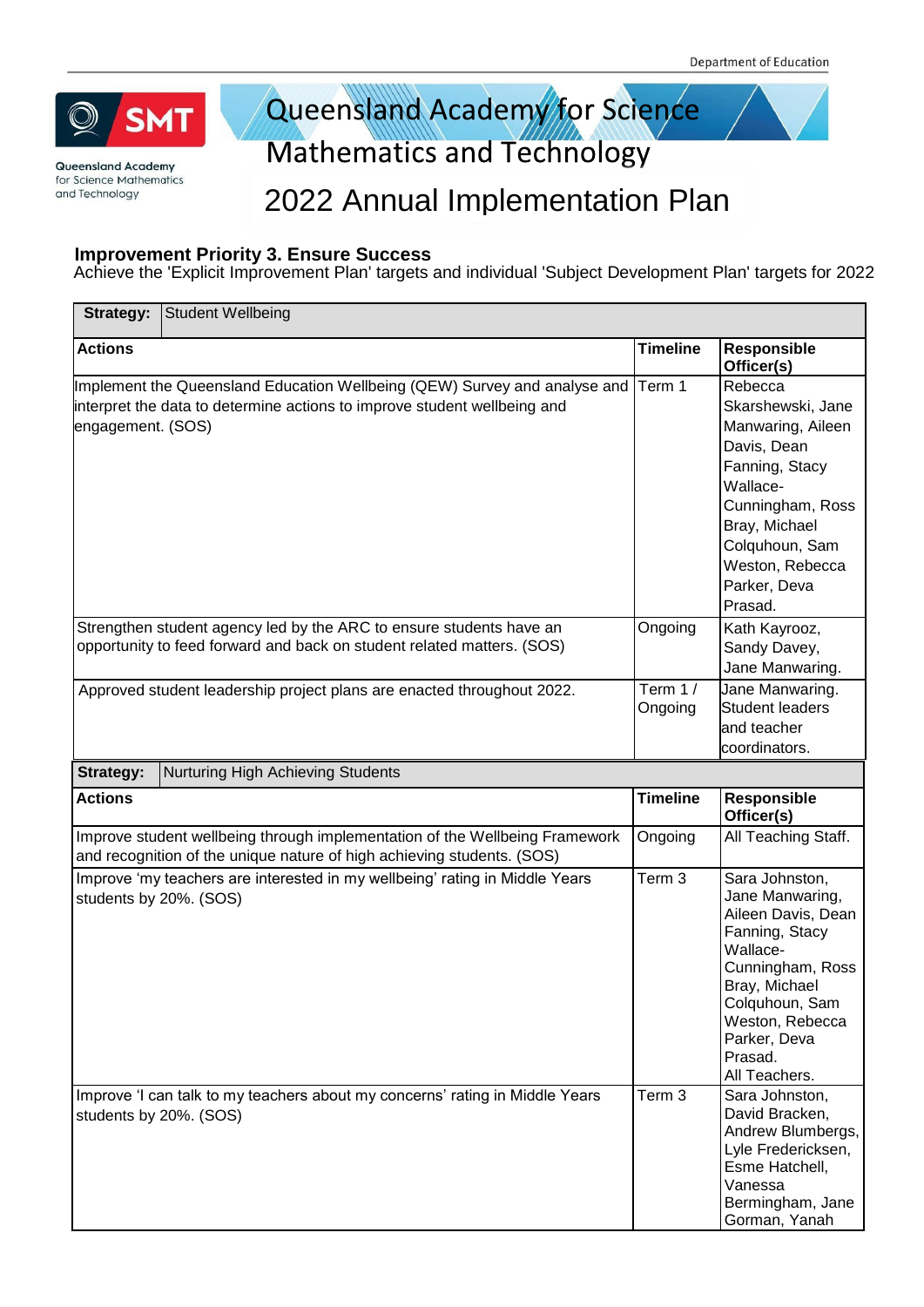

Queensland Academy for Science Mathematics and Technology

|                                                                                                        |         | Floridis, Madeleine<br>Brookes.<br>All Teachers.                                                                                                                                         |
|--------------------------------------------------------------------------------------------------------|---------|------------------------------------------------------------------------------------------------------------------------------------------------------------------------------------------|
| Improve 'teachers at my school treat students fairly' rating in Middle Years<br>students by 15%. (SOS) | Term 3  | Sara Johnston,<br>Aileen Davis, Dean<br>Fanning, Stacy<br>Wallace-<br>Cunningham, Ross<br>Bray, Michael<br>Colquhoun, Sam<br>Weston, Rebecca<br>Parker, Deva<br>Prasad.<br>All Teachers. |
| Develop a house leadership program to build student leadership capacity.                               | Term 4  | Kerry Bullock,<br>David Bracken,<br>Andrew Blumbergs,<br>Lyle Fredericksen,<br>Esme Hatchell,<br>Vanessa<br>Bermingham, Jane<br>Gorman, Yanah<br>Floridis, Madeleine<br>Brookes.         |
| Recognise and celebrate student achievements beyond the curriculum.                                    | Ongoing | Jane Manwaring,<br>Marketing<br>Coordinator.                                                                                                                                             |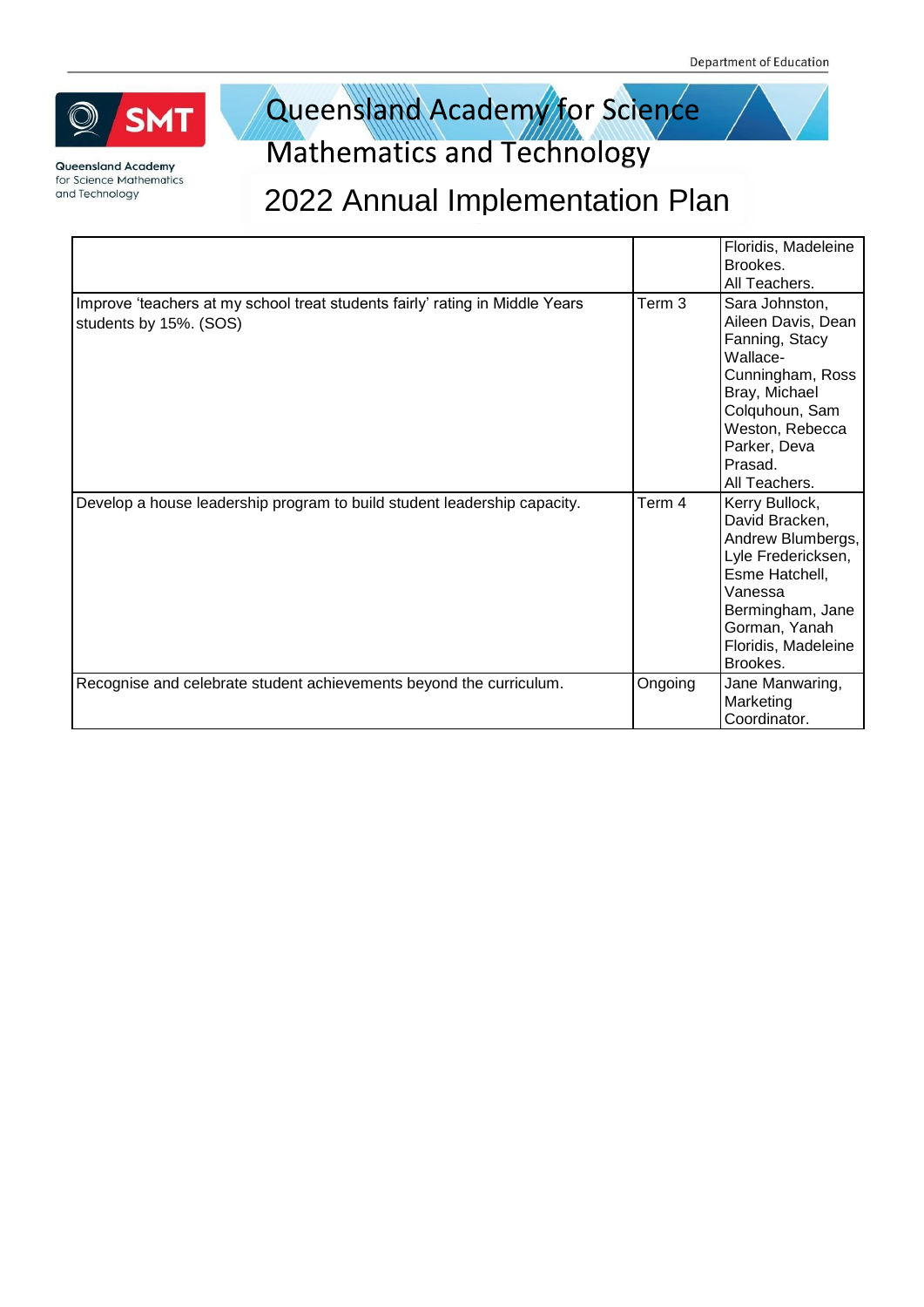

## Queensland Academy for Science

**Mathematics and Technology** 

| <b>Strategy:</b>                                                                                                                      | Alumni Program                                                                                                              |                                                     |                                                                                          |  |
|---------------------------------------------------------------------------------------------------------------------------------------|-----------------------------------------------------------------------------------------------------------------------------|-----------------------------------------------------|------------------------------------------------------------------------------------------|--|
| <b>Actions</b>                                                                                                                        |                                                                                                                             | <b>Timeline</b>                                     | Responsible<br>Officer(s)                                                                |  |
|                                                                                                                                       | Promote the Linkedin site to build the alumni database.                                                                     | Term 1                                              | Sandy Davey,<br>Marketing<br>Coordinator.                                                |  |
| <b>Strategy:</b>                                                                                                                      | <b>Student Recruitment</b>                                                                                                  |                                                     |                                                                                          |  |
| <b>Actions</b>                                                                                                                        |                                                                                                                             | <b>Timeline</b>                                     | Responsible<br>Officer(s)                                                                |  |
| Term 4<br>Implement the Student Recruitment Strategy to ensure we are the school of choice<br>for highly capable and gifted students. |                                                                                                                             | Sandy Davey,<br>Cathryn Sarjito,<br>Glenn Beaumont. |                                                                                          |  |
| <b>Strategy:</b>                                                                                                                      | <b>University Partnerships</b>                                                                                              |                                                     |                                                                                          |  |
| <b>Actions</b>                                                                                                                        |                                                                                                                             | <b>Timeline</b>                                     | <b>Responsible</b><br>Officer(s)                                                         |  |
| Enhance our partnership with the University of Queensland to:<br>re-ignite successful programs<br>emerge new niche programs           |                                                                                                                             | Ongoing                                             | Kath Kayrooz,<br>Tanya Haggarty,<br><b>UQ-QASMT</b><br>Advisory<br>Committee<br>Members. |  |
|                                                                                                                                       | Enhance our partnership with the University of Queensland to improve the<br>recognition of the IB diploma for our students. | Ongoing                                             | Kath Kayrooz,<br>Tanya Haggarty,<br>Katrina Judge.                                       |  |

| <b>Strategy:</b> | Staff satisfaction and wellbeing                                                                                                                                                                                 |                 |                                                                            |
|------------------|------------------------------------------------------------------------------------------------------------------------------------------------------------------------------------------------------------------|-----------------|----------------------------------------------------------------------------|
| <b>Actions</b>   |                                                                                                                                                                                                                  | <b>Timeline</b> | <b>Responsible</b><br>Officer(s)                                           |
|                  | Continue the work of a wellbeing team led by teachers and support staff to develop<br>annual action plan addressing staff wellbeing and morale. (SOS)                                                            | Ongoing         | Kath Kayrooz, Jane<br>Manwaring,<br><b>Wellbeing Working</b><br>Party.     |
| $>80\%$ target   | Implement the 2022 wellbeing action plan to:<br>ensure staff wellbeing is a priority<br>improve staff morale by 6%. (SOS)                                                                                        | Ongoing         | Kath Kayrooz, Jane<br>Manwaring,<br><b>Wellbeing Working</b><br>Party.     |
|                  | Provide a range of forums to enhance opportunities for staff agency on school<br>related priorities. Working Parties, Faculty meetings, House meetings, Collaborate<br>agenda & other teacher and student teams. | Ongoing         | Kath Kayrooz, Kerry<br>Bullock, Tanya<br>Haggarty, Rebecca<br>Skarshewski. |
|                  | Publicise each term areas that the school has been addressing from the School<br>Opinion Survey. (SOS)                                                                                                           | Ongoing         | Kath Kayrooz.                                                              |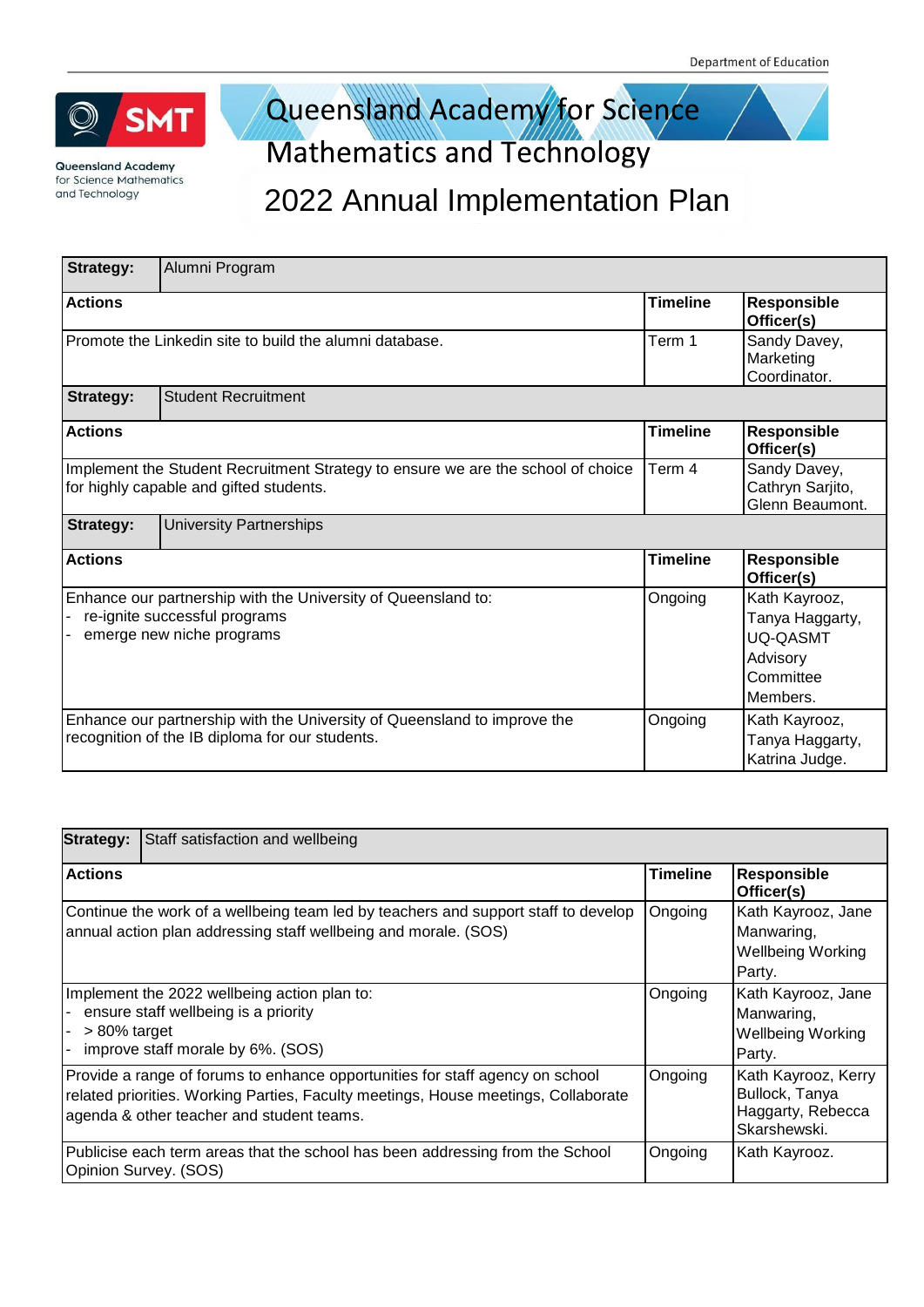

## Queensland Academy for Science

### **Mathematics and Technology**

| <b>Strategy:</b>                                                                                  | ransport |                 |                                   |
|---------------------------------------------------------------------------------------------------|----------|-----------------|-----------------------------------|
| <b>Actions</b>                                                                                    |          | <b>Timeline</b> | Responsible<br>Officer(s)         |
| Continue to work with Brisbane City Council & Translink to develop a traffic<br>Imanagement plan. |          | Term 1          | Kath Kayrooz,<br>Kelli Gallagher. |

| <b>Strategy:</b> | <b>Marketing and Media</b>                                                                                                                             |                 |                                                                                                                         |
|------------------|--------------------------------------------------------------------------------------------------------------------------------------------------------|-----------------|-------------------------------------------------------------------------------------------------------------------------|
| <b>Actions</b>   |                                                                                                                                                        | <b>Timeline</b> | Responsible<br>Officer(s)                                                                                               |
|                  | Review the school website and implement changes to ensure QASMT is well<br>placed to succeed in an increasingly competitive and complex global market. | Ongoing         | Kerry Bullock,<br>Russell Hams,<br>Marketing<br>Coordinator.                                                            |
|                  | Increase social media posts celebrating student and staff achievements.                                                                                | Ongoing         | Marketing<br>Coordinator.                                                                                               |
|                  | Manage community complaints.                                                                                                                           | Ongoing         | Media & Comms<br>Coordinator, Kelli<br>Gallagher, Sandy<br>Davey, Kath<br>Kayrooz, Tanya<br>Haggarty, Kerry<br>Bullock. |

| <b>Strategy:</b>                       | <b>QASMT</b> Infrastructure and Innovation                                                                                                                                                                                                                                                                                                                                                                                                                      |                 |                                                                      |
|----------------------------------------|-----------------------------------------------------------------------------------------------------------------------------------------------------------------------------------------------------------------------------------------------------------------------------------------------------------------------------------------------------------------------------------------------------------------------------------------------------------------|-----------------|----------------------------------------------------------------------|
| <b>Actions</b>                         |                                                                                                                                                                                                                                                                                                                                                                                                                                                                 | <b>Timeline</b> | Responsible<br>Officer(s)                                            |
|                                        | Deliver IT infrastructure as per the 10-year Master Plan.<br>Intel Unite upgrade in all remaining blocks                                                                                                                                                                                                                                                                                                                                                        | Term 4          | Kerry Bullock, Kath<br>Kayrooz, Kelli<br>Gallagher, Russell<br>Hams. |
| Wellbeing:<br>$\overline{\phantom{a}}$ | Deliver infrastructure and resources to align Workplace Health and Safety<br>standards, create an environment that supports students and Staff Health and<br>Replace and improve security for students install boundary fence<br>Continue to implement shade structure area to align and support the<br><b>School Sun Safety Strategy</b><br>Oval Amenities Upgrade design and construct a new Health, Wellbeing<br>and Fitness Centre<br>Install air purifiers | Term 4          | Kath Kayrooz,<br>Kelli Gallagher.                                    |

| <b>Strategy:</b> | $ 2023 - 2028$ Strategic Plan                       |                 |                                                                  |
|------------------|-----------------------------------------------------|-----------------|------------------------------------------------------------------|
| <b>Actions</b>   |                                                     | <b>Timeline</b> | Responsible<br>Officer(s)                                        |
|                  | Develop the 2023 - 2028 Strategic Plan action plan. | Term 1          | Kath Kayrooz, Tanya<br>Haggarty, Kerry<br>Bullock. David Curran. |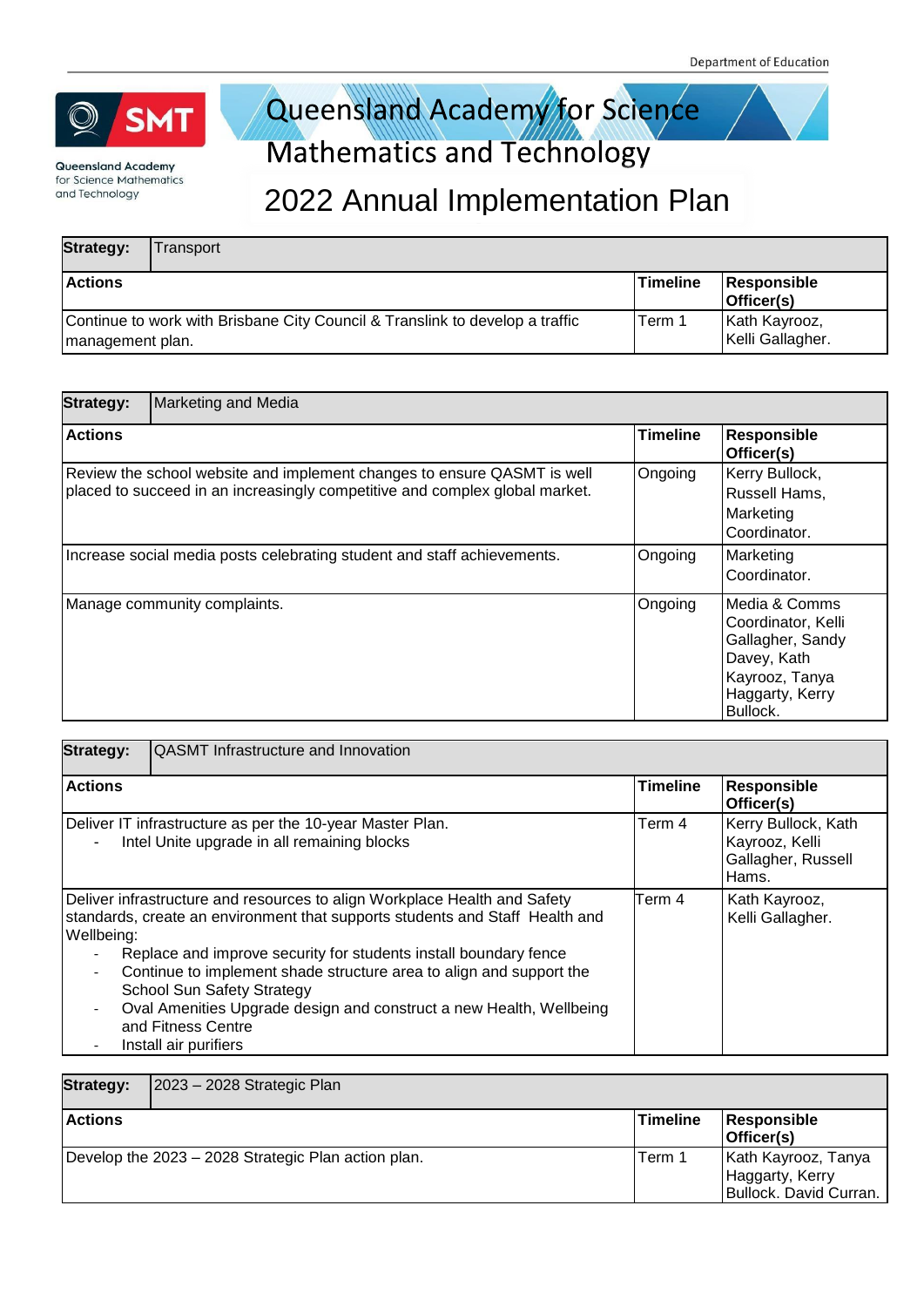

Queensland Academy for Science Mathematics and Technology

| Implement the 2023 - 2028 Strategic Plan action plan, including stakeholder<br>consultation. | Term 4 | Kath Kayrooz, Tanya<br>Haggarty, Kerry<br>Bullock. David Curran.      |
|----------------------------------------------------------------------------------------------|--------|-----------------------------------------------------------------------|
| Develop, endorse and publish the 2023 – 2028 Strategic Plan.                                 | Term 4 | Kath Kayrooz, Tanya<br>Haggarty, Kerry<br>Bullock. School<br>Council. |